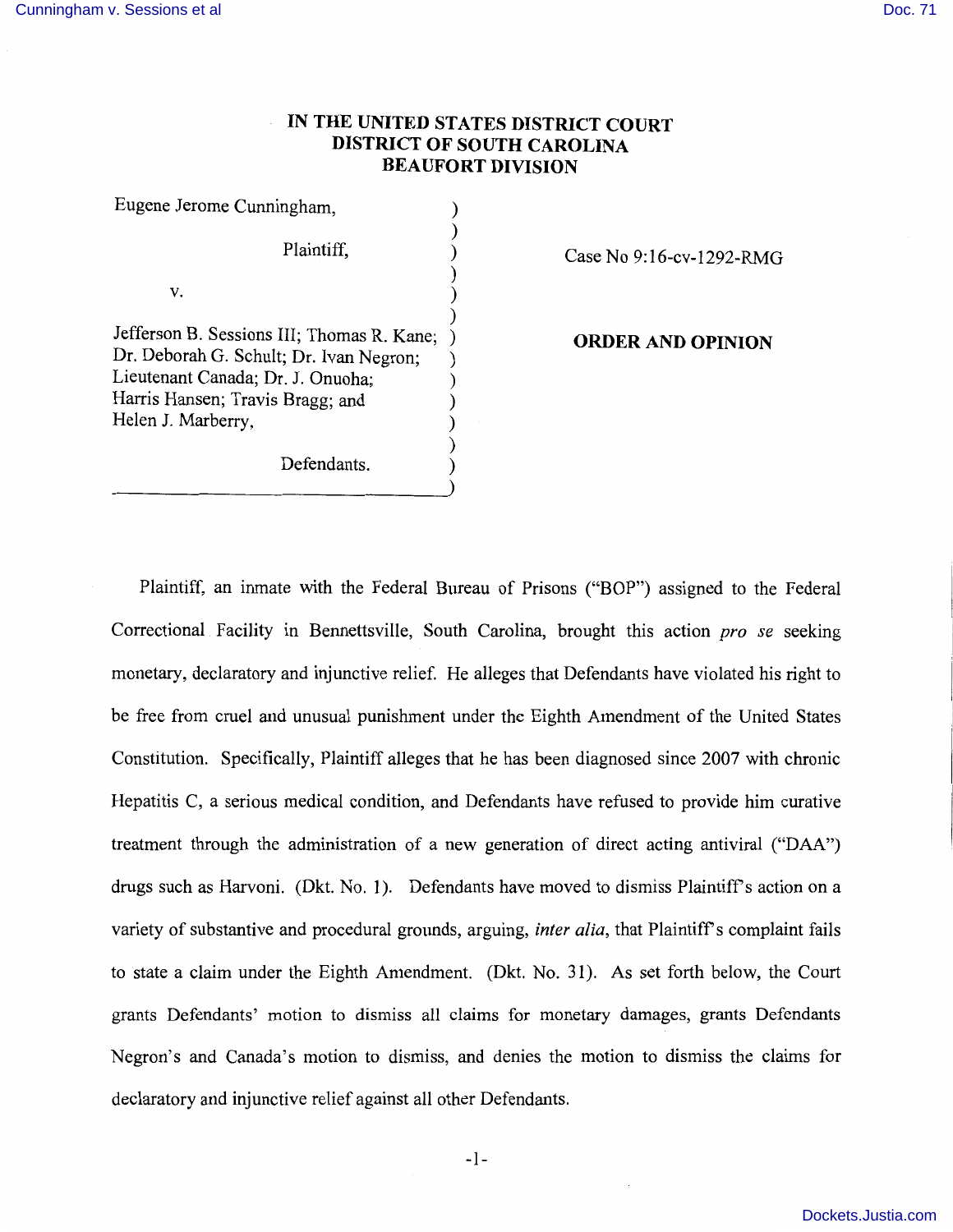#### **I. Factual Background**

Plaintiff alleges that he was diagnosed with chronic Hepatitis C in 2007 and subsequently became aware that a new generation of DAA drugs had been approved by the United States Food and Drug Administration ("FDA") which provided for the first time a cure for Hepatitis C. (Dkt. No. 1 at 5). Plaintiff alleges that he requested that Defendants provide him treatment with this new curative drug and BOP officials have refused to grant his request. *(Id.).* He further alleges that Defendants have informed him that until his condition develops into advanced cirrhosis of the liver or liver cancer he will not be administered the curative drug. *(Id.* at 6). Plaintiff alleges that he is suffering harm as a result of Defendants' deliberate and knowing decision to deny him curative treatment for his serious and chronic medical condition until a time in which there will be no effective cure. *(Id.).* Plaintiff further alleges that his chronic Hepatitis C infection causes him to suffer "headaches, fatigue, abdominal, joint pain, mental and emotional tur[moil], depression, anxiety, and stress." (Dkt. No. 21 at 2).

The Centers for Disease Control and Prevention ("CDC") has recognized that chronic Hepatitis C is a serious medical condition which can result in long term health problems, including cirrhosis of the liver, liver cancer, and death<sup>1</sup>. There was no known cure for chronic Hepatitis C until very recently, and the therapies previously available produced inconsistent results and severe side effects. Since 2011, the FDA has approved new generation of DAA drugs which have proven to be highly effective in the treatment and cure of Hepatitis C with minimal side effects.

In response to the proven effectiveness of DAA drugs in curing Hepatitis C, two prominent professional associations of physicians specializing in the treatment of liver disease,

<sup>1</sup>https://www.cdc.gov/hepatitis/hcv/index.htm.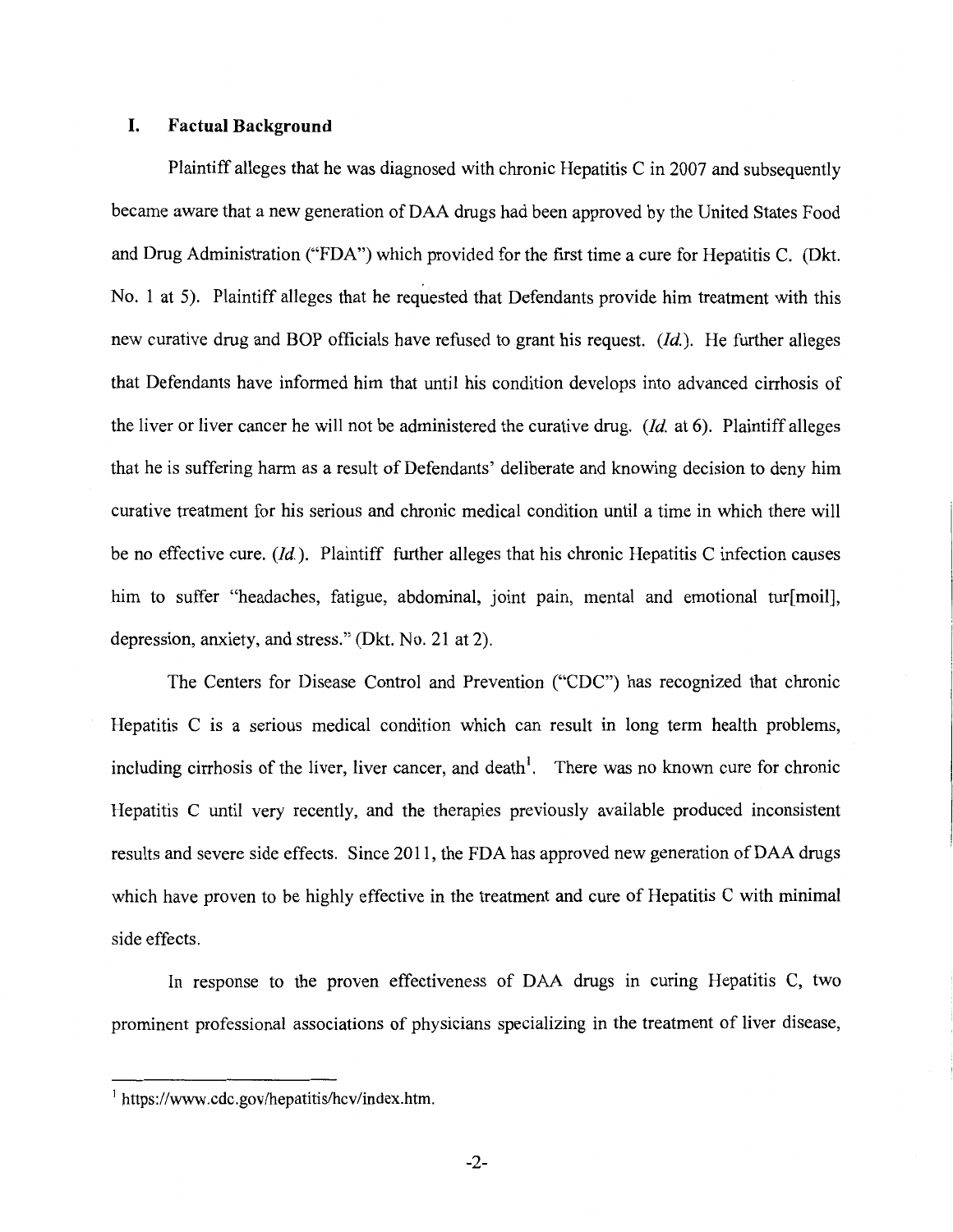the American Association for the Study of Liver Disease ("AASLD") and the Infectious Diseases Society of America ("IDSA"), issued new joint recommendations for the treatment of chronic Hepatitis C in June 2016. The joint recommendation recognized that the new DAA drugs provided a "virologic cure" for chronic Hepatitis C and recommended that DAA drugs be administered to "all patients with chronic [Hepatitis C] infection" except those with short life expectancies in which transplantation or other direct treatment was not available. It was also noted that delays in treatment of Hepatitis C with DAA drugs reduced the effectiveness of the drugs<sup>2</sup>. These joint recommendations of the ASSLD and IDSA were subsequently endorsed by the CDC as an "evidence based, expert-developed recommendations for hepatitis C management."<sup>3</sup>

Plaintiff initially brought this case as a *Bivens*<sup>4</sup> action seeking monetary damages and money to pay for Harvoni. (Dkt. No. 1). He later filed supplemental pleadings setting forth in greater detail his injuries from the delay in the provision of DAA drugs and seeking declaratory and injunctive relief. (Dkt. Nos. 21, 28).

Plaintiff has named as party defendants three individuals who he alleges are directly responsible for failing to deliver him the requested medical care to him at FCI Bennettsville:

1. Dr. J. Onuoha, the Clinical Director at FCI Bennettsville;

<sup>&</sup>lt;sup>2</sup> http://www.hvcguidelines.org.

<sup>&</sup>lt;sup>3</sup> https://www.cdc.gov/hepatitis/hvc/hcvfaq.htm.

<sup>&</sup>lt;sup>4</sup> In *Bivens v. Six Unknown Named Agents of the Federal Bureau of Narcotics*, 403 U.S. 388 (1971), the Supreme Court established a direct cause of action under the Constitution of the United States against federal officials for the violation of federal constitutional rights. A *Bivens* claim is analogous to a claim under 42 U.S.C. § 1983. However, federal officials cannot be sued under 42 U.S.C. § 1983 because they do not act under color of state law. *See Harlow v. Fitzgerald,* 457 U.S. 800, 814-820 (1982). *Harlow* and progeny indicate that case law involving § 1983 claims is applicable in *Bivens* actions and vice versa. *Farmer v. Brennan,* 511 U.S. 825 (1994); *see also Mitchell v. Forsyth,* 472 U.S. 511, 530 (1985); *Turner v. Dammon,* 848 F.2d 440, 443-444 (4th Cir. 1988); *Osabutey v. Welch,* 857 F.2d 220, 221-223 (4th Cir. 1988); and *Tarantino v. Baker,* 825 F.2d 772, 773-775 (4th Cir. 1987).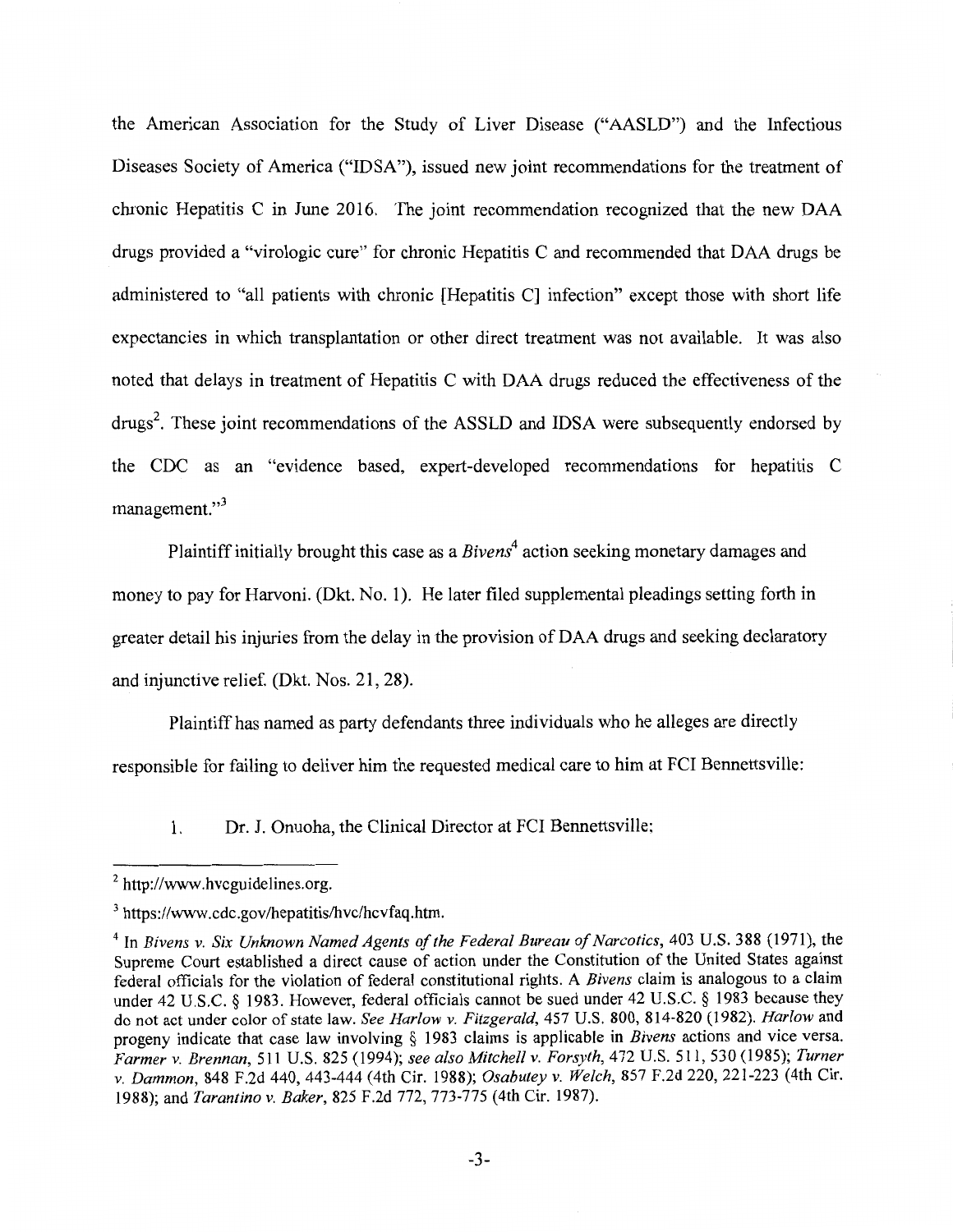- 2. Harris Hansen, a physician's assistant at FCI Bennettsville; and
- 3. Lieutenant Canada, formerly the Health Services Administrator at FCI Bennettsville.

Plaintiff has named the following officials as party defendants in their administrative capacities because he alleges that the BOP has instituted a policy which withholds a cure for the treatment of his chronic Hepatitis C:

- 1. Loretta Lynch, former Attorney General of the United States;
- 2. Travis Bragg, Warden at FCI Bennettsville;
- 3. Thomas R. Kane, Acting Director of the BOP;
- 4. Deborah G. Schult, Assistant Director of the Health Services Division for the BOP;
- 5. Dr. Ivan Negron, the former (now retired) Regional Medical Director for the Southeast Regional Office in Atlanta, Georgia; and
- 6. Helen J. Marberry, Regional Director of the Southeast Region for the BOP.

## **II. Legal Standard**

## **a.** Motion to Dismiss  $-12(b)(6)$

On a motion to dismiss under Rule 12(b)(6), a "complaint must be dismissed if it does not allege 'enough facts to state a claim to relief that is plausible on its face."' *Giarratano v. Johnson,* 521 F.3d 298, 302 (4th Cir. 2008) (quoting *Bell At!. Corp. v. Twombly,* 550 U.S. 544, 570 (2007)). "In reviewing a motion to dismiss an action pursuant to Rule  $12(b)(6)$ ... [a court] must determine whether it is plausible that the factual allegations in the complaint are 'enough to raise a right to relief above the speculative level."' *Andrew v. Clark,* 561 F .3d 261, 266 (4th Cir.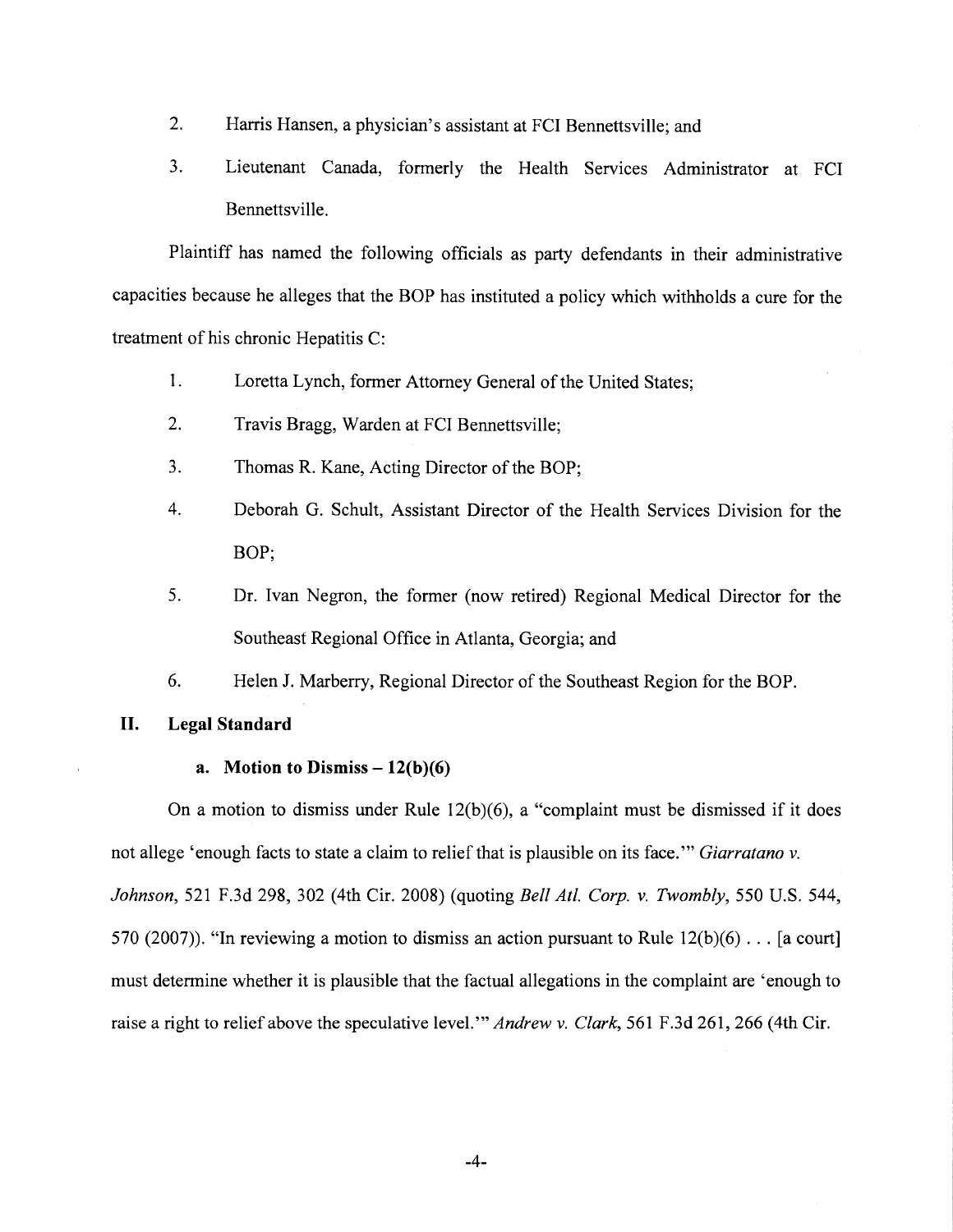2009) (quoting *Twombly,* 550 U.S. at 555). "In considering a motion to dismiss, [the court] accept[s] the complainant's well-pleaded allegations as true and view[s] the complaint in the light most favorable to the non-moving party." *Stansbury v. McDonald's Corp.,* 36 F. App'x 98, 98-99 (4th Cir. 2002) (citing *Mylan Labs., Inc. v. Matkari,* 7 F.3d 1130, 1134 (4th Cir.1993)).

The Court is also charged with liberally construing a complaint filed by a *pro se* litigant to allow for the development of a potentially meritorious case. *Haines v. Kerner,* 404 U.S. 519 (1972). Even so, the requirement of liberal construction does not mean that the Court can ignore a clear failure in the pleadings to allege facts which set forth a Federal claim, nor can the Court assume the existence of a genuine issue of material fact where none exists. *Weller v. Dep 't of Soc. Servs.,* 901F.2d387 (4th Cir. 1990).

#### **b. Eighth Amendment - Deliberate Indifference**

The Eighth Amendment to the United States Constitution, which prohibits cruel and unusual punishment, extends to "the treatment a prisoner receives in prison and the conditions under which he is confined." *Helling v. McKinney,* 509 U.S. 25, 31 (1993). Under the Eighth Amendment, prison officials have a duty to "ensure that inmates receive adequate food, clothing, shelter, and medical care." *Farmer v. Brennan,* 511 U.S. 825, 832 (1994). "[D]eliberate indifference to serious medical needs of prisoners constitutes the unnecessary and wanton infliction of pain proscribed by the Eighth Amendment." *Estelle v. Gamble,* 429 U.S. 97, 104 (1976) (internal quotation marks and citation omitted).

In *Farmer,* the Supreme Court articulated a two-part test that federal courts use to determine whether prison officials have subjected an inmate to unconstitutional conditions of confinement. The first part of the *Farmer* test is objective; it requires district courts to consider whether the deprivation Plaintiff alleges is "sufficiently serious." To be "sufficiently serious,"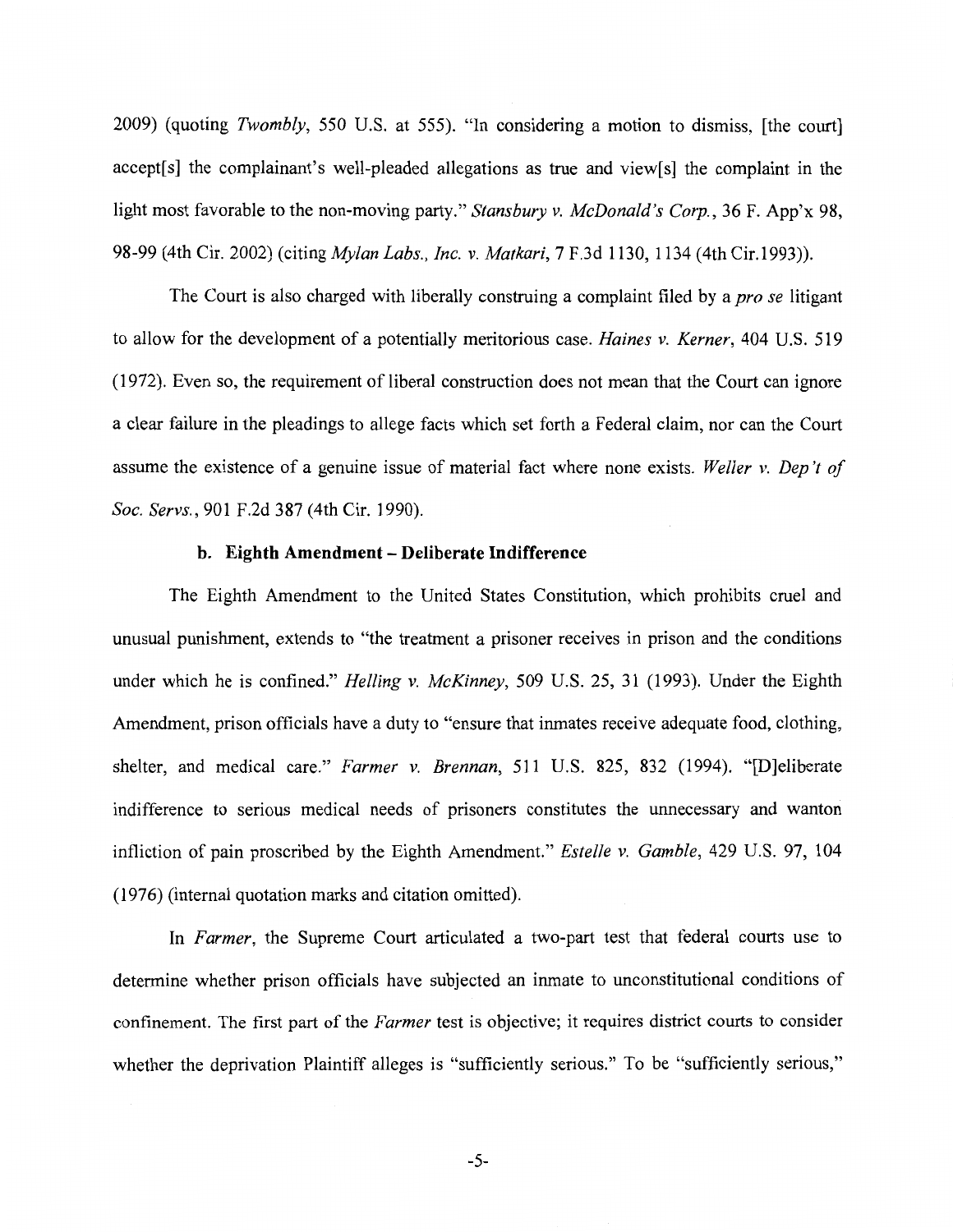the alleged deprivation must pose "a serious or significant physical or emotional injury resulting from the challenged conditions," or "a substantial risk of such serious harm resulting from ... exposure to the challenged conditions." *De 'Lonta v. Angelone,* 330 F.3d 630, 634 (4th Cir. 2003) (internal quotation marks and citation omitted). A prisoner seeking to challenge deprivation with regard to a medical need must demonstrate an official's deliberate indifference to a serious medical need that has been "diagnosed by a physician as mandating treatment" or that is so obvious that a layperson would "recognize the necessity for a doctor's attention." *Iko v. Shreve,*  535 F.3d 225, 241 (4th Cir. 2008).

The second part of the *Farmer* test is subjective; it requires a plaintiff to show that the prison officials acted with a culpable state of mind, in this case, with deliberate indifference. Plaintiffs alleging deliberate indifference to a serious medical need must show that the official was "aware of facts from which the inference could be drawn that a substantial risk of serious harm existed, and ... dr [ew] th[at] inference." *Farmer* at 837. A plaintiff must show the official's "actual subjective knowledge of both the inmate's serious medical condition and the excessive risk posed by [the official's] action or inaction." *Jackson v. Lightsey,* 775 F.3d 170, 178 (4th Cir. 2014) (citing *Farmer* at 837-39). A plaintiff can meet the subjective knowledge requirement by providing direct evidence of a prison official's actual knowledge or circumstantial evidence tending to establish such knowledge, including evidence "that a prison official knew of a substantial risk from the very fact that the risk was obvious." *Makdessi v. Fields,* 789 F.3d 126, 133 (4th Cir. 2015) (quoting *Farmer* at 842).

Deliberate indifference is not negligence. Rather, an official exhibits deliberate indifference to a serious medical need when he or she acts or fails to act "for the very purpose of causing harm or with knowledge that harm will result." *Farmer* at 834-35. Mere disagreement

-6-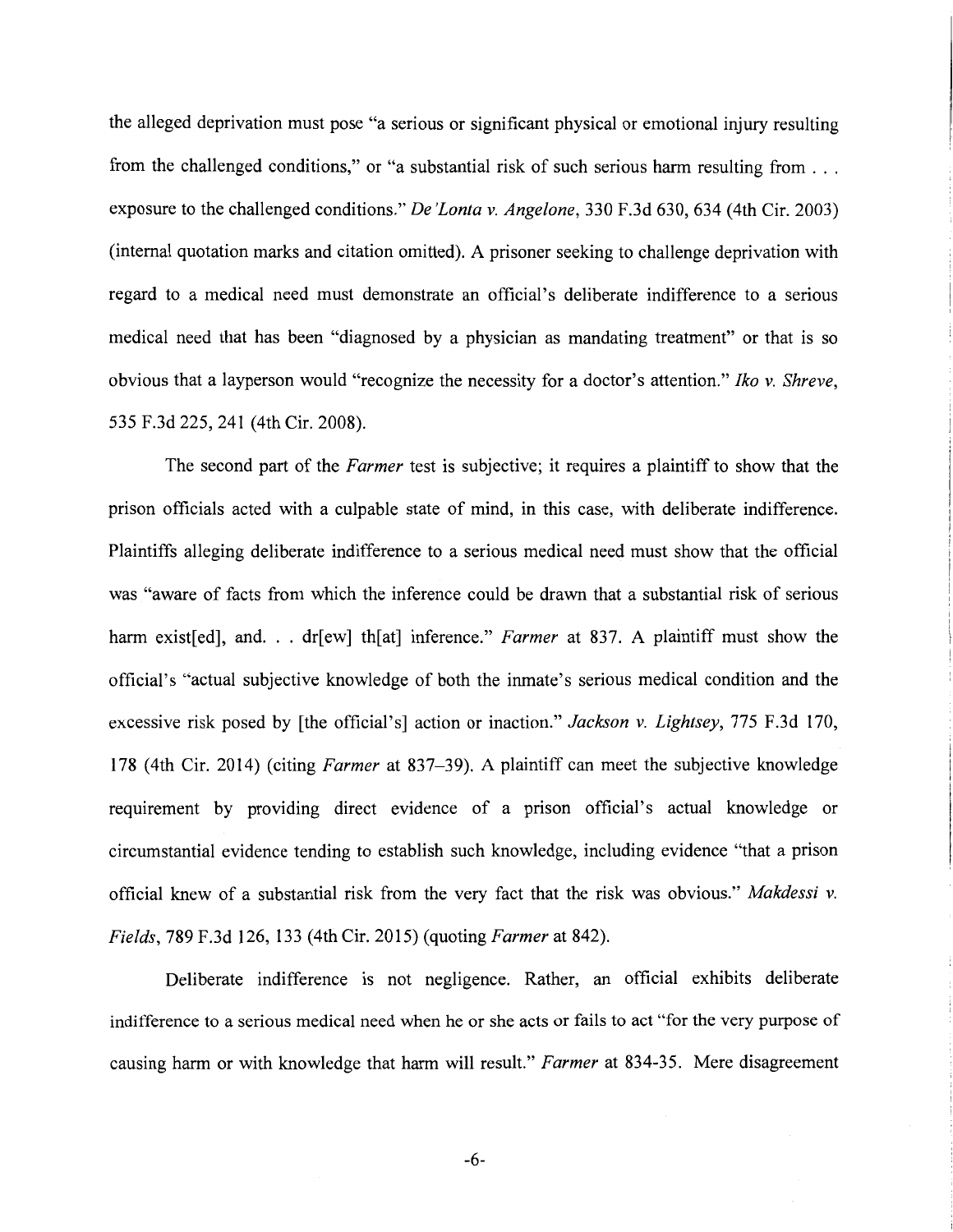about the appropriate treatment course among options which fall within the standards of care cannot support a deliberate indifference claim under the Eighth Amendment. *Wright v. Collins,*  766 F.2d 841, 849 (4th Cir. 1985).

### **III. Discussion**

#### **a.** *Bivens* **Claims**

#### **i. Personal Jurisdiction**

Plaintiff has thus far proceeded *pro se* so has not had the benefit of counsel to present arguments in response to Defendants' motion to dismiss for lack of personal jurisdiction over Defendants Kane<sup>5</sup>, Schult, Marberry, and Negron. To conserve judicial resources, the Court assumes personal jurisdiction over these Defendants for the purpose of dismissing Plaintiffs *Bivens* claims against them on the ground of qualified immunity.

#### **ii. Qualified Immunity**

Under the doctrine of qualified immunity, officials may be shielded from liability for civil damages if their conduct does not violate clearly established statutory or constitutional rights. Government officials do not enjoy qualified immunity if, based on controlling precedent or "a robust consensus of cases of persuasive authority," *Ashcroft v. al-Kidd,* 563 U.S. 731, 742 (2011) (quoting *Wilson v. Layne,* 526 U.S. 603, 617, (1999)), "it would be clear to a reasonable [official] that his conduct was unlawful in the situation he confronted," *Saucier v. Katz,* 533 U.S. 194, 201-02, (2001 ).

In light of the rapidly evolving legal and medical developments in this area and the absence of any controlling Fourth Circuit or Supreme Court authority on the legal issue before

<sup>&</sup>lt;sup>5</sup> The Court issued summonses to Defendant Kane and other BOP Defendants on July 26, 2016. (Dkt. No. 18.) The summonses were returned executed for BOP Defendants Bragg, Canada, Hansen, and Onuoha, but not for Defendant Kane. (Dkt. No. 26.) Finding that Defendant Kane, as director of the BOP, had actual notice of Plaintiff's *Bivens* claims, this Court deems service effective as to Defendant Kane.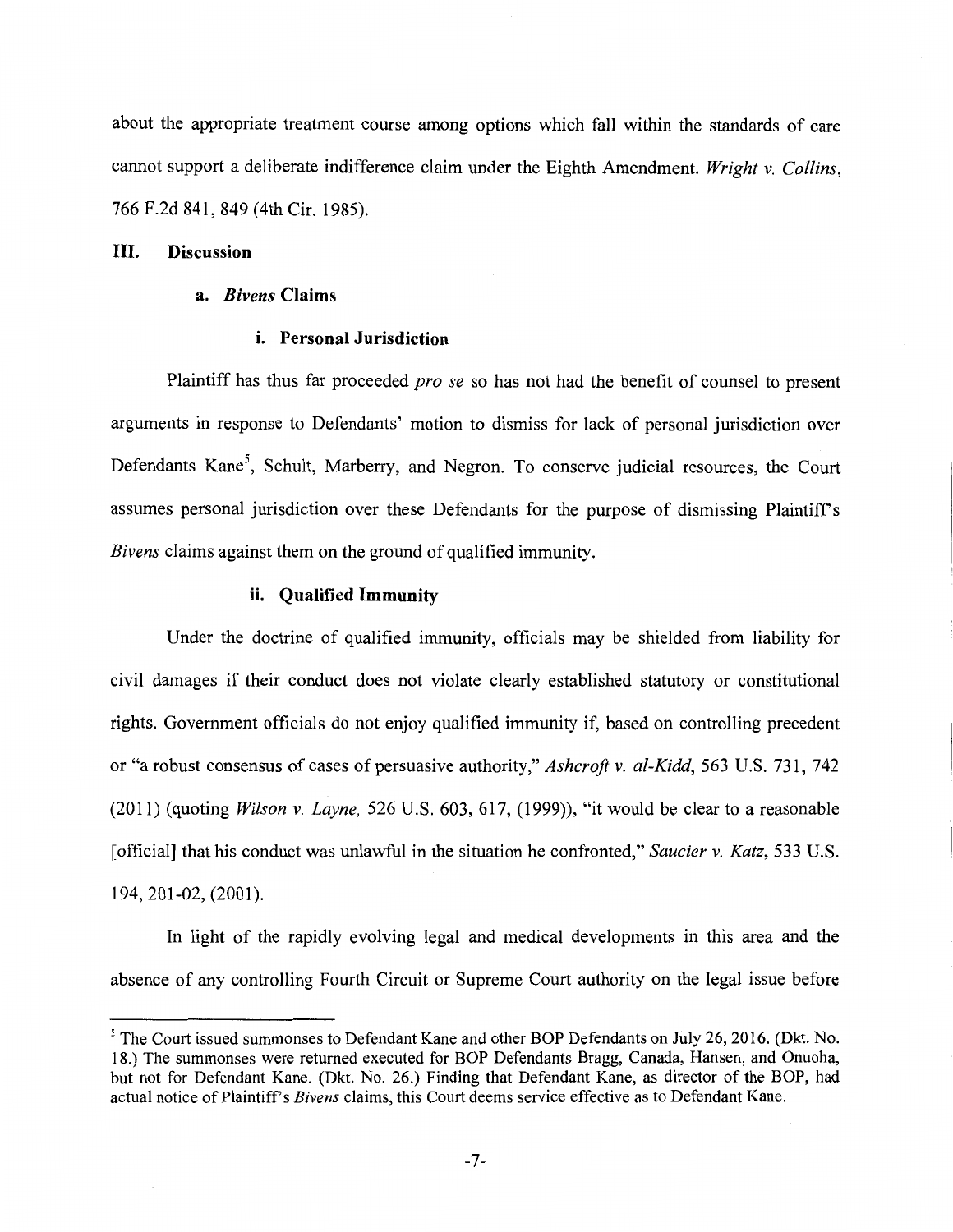the Court, there is no clearly established statutory or constitutional right *at this time* for inmates with chronic Hepatitis C to be treated with DAA drugs. Consequently, Defendants in this action are entitled to qualified immunity from any damage claims arising from the denial of DAA drugs to inmates. For this reason, Plaintiff's *Bivens* claims against all Defendants are dismissed.

# **b.** Claims for Injunctive and Declaratory Relief<sup>6</sup>

Plaintiff is seeking injunctive and declaratory relief on his claim that the BOP's refusal to provide him with curative treatment for Hepatitis C (Harvoni or presumably another DAA drugs), constitutes deliberate indifference to his serious medical need in violation of the Eighth Amendment. This Court concludes that Plaintiff's allegations are sufficient under *Farmer* to survive a motion to dismiss.

Plaintiffs allegation that Defendants' refusal to provide him with curative therapy for chronic Hepatitis C poses a substantial risk of causing him serious harm is sufficient to meet the first part of the *Farmer* test. Plaintiff has alleged that without access to a cure, he will continue to suffer from chronic Hepatitis C, which may lead to liver failure, liver cancer, and death. At this stage of the litigation, these allegations are sufficient to satisfy the objective requirements of *Farmer.* 

Plaintiff has alleged that Defendants knowingly refuse to provide him with curative treatment for his chronic Hepatitis C. This allegation satisfies the second part of the *Farmer* test

<sup>&</sup>lt;sup>6</sup> Because the Court dismisses Plaintiff's *Bivens* claims on qualified immunity grounds, Plaintiff's only remaining claims are against Defendants in their official capacities for injunctive and declaratory relief. Defendants do not appear to argue that this Court does not have jurisdiction over Plaintiff's claims for injunctive and declaratory relief. (Dkt. No. 39.) In any event, a suit against federal government agents acting in their official capacities is considered a suit against the United States itself. *See Kentucky v. Graham,* 473 U.S. 159, 165 (1985) ("Official-capacity suits ... 'generally present only another way of pleading an action against an entity of which an officer is an agent.'"); *see* Fed. R. Civ. P. 4(i)(2) ("To serve a United States agency or corporation, or a United States officer or employee sued only in an official capacity, a party must serve the United States and also send a copy of the summons and of the complaint by registered or certified mail to the agency, corporation, officer, or employee.")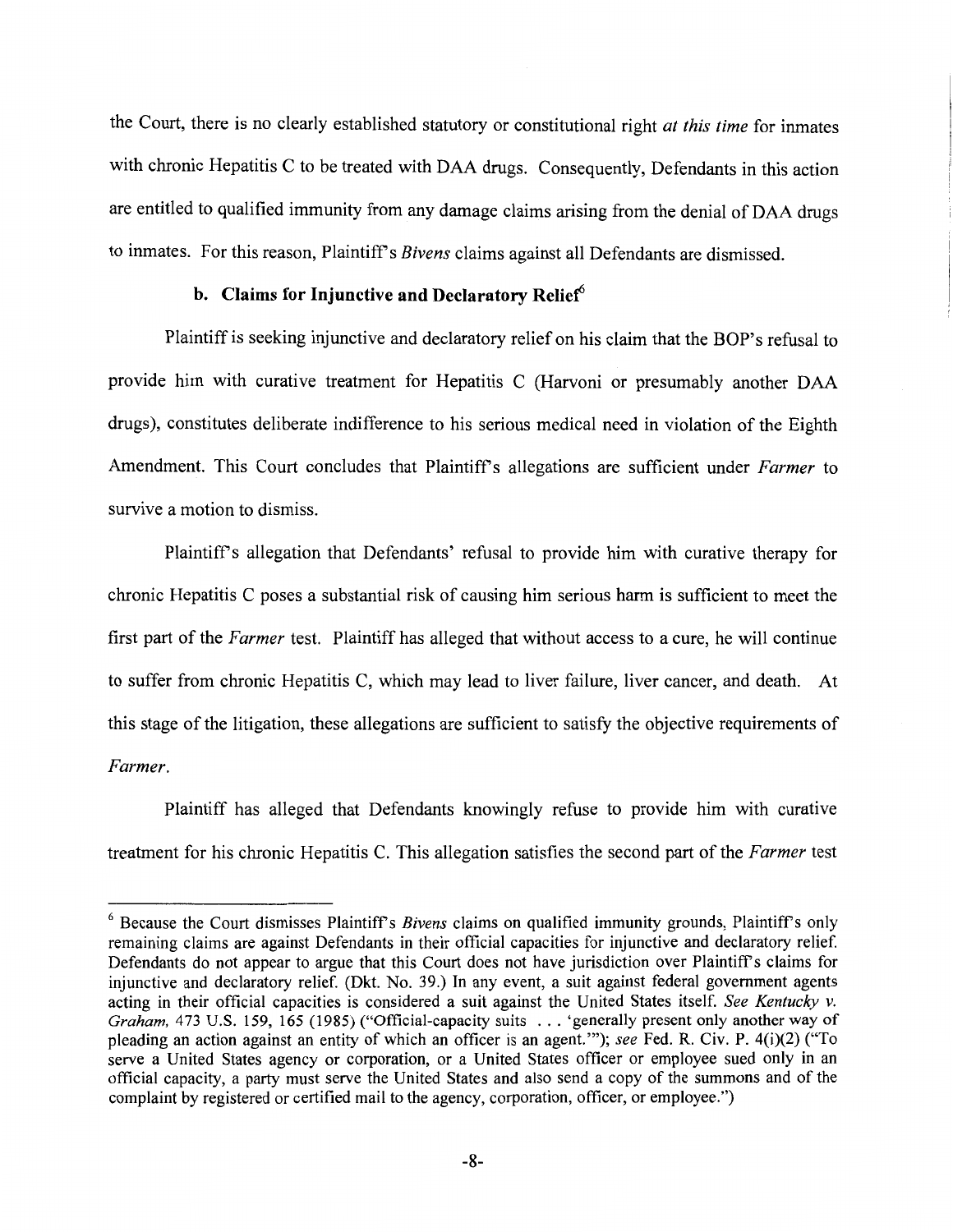because, if proven, it could show that the Defendants were aware that their actions created the substantial risk of serious harm, namely, that Plaintiff's chronic Hepatitis C infection could lead to cirrhosis, liver failure, liver cancer, and death. Again, at this stage of the litigation, Plaintiff's complaint sets forth sufficient facts to satisfy the requirements for a showing of deliberate indifference by Defendants to survive a motion to dismiss.

In reaching the conclusion that Plaintiff has plausibly set forth a claim under the Eighth Amendment, the Court is mindful of the rapidly evolving medical and legal issues generated by the FDA's approval of a new generation of highly effective and curative DAA drugs, the recent pronouncements of professional organizations of liver specialists stating that treatment of essentially all patients with chronic Hepatitis C with DAA drugs is now the standard of care, and the endorsement of these new recommendations by the CDC. The Court is also aware of recent court decisions which have recognized the potential significance of these developments in addressing claims of state and federal inmates with chronic Hepatitis C who have been denied treatment with DAA drugs. *See Allah v. Thomas,\_* F. App'x \_, 2017 WL 568313 (3rd Cir. Feb. 13, 2017) (reversing district court's dismissal of state inmate's Eighth Amendment claim for refusal to provide treatment with DAA drugs); *Postawko v. Missouri Department of Corrections,* C.A. No. 2:16-4219-NKL, 2017 WL 1968317 (W.D. Mo. May 11, 2017) (denying defendants' motion to dismiss state inmate's Eighth Amendment claim for denial of DAA drugs for chronic Hepatitis C); *Bernier v. Trump,* C.A. No. 16-828 (APM), 2017 WL 1048053 (D.D.C. Mar. 17, 2017) (denying motion to dismiss BOP inmate's Eighth Amendment claim for denial of DAA drugs); *Henderson v. Tanner,* C.A. No. 15-804-SDD-EWD, 2017 WL 1015321 (M.D. La. Mar. 15, 2017), *adopting Report and Recommendation* 2017 WL 1017927 (Feb. 16, 2017) (denying motion to dismiss state inmate's Eighth Amendment claim for refusal to treat with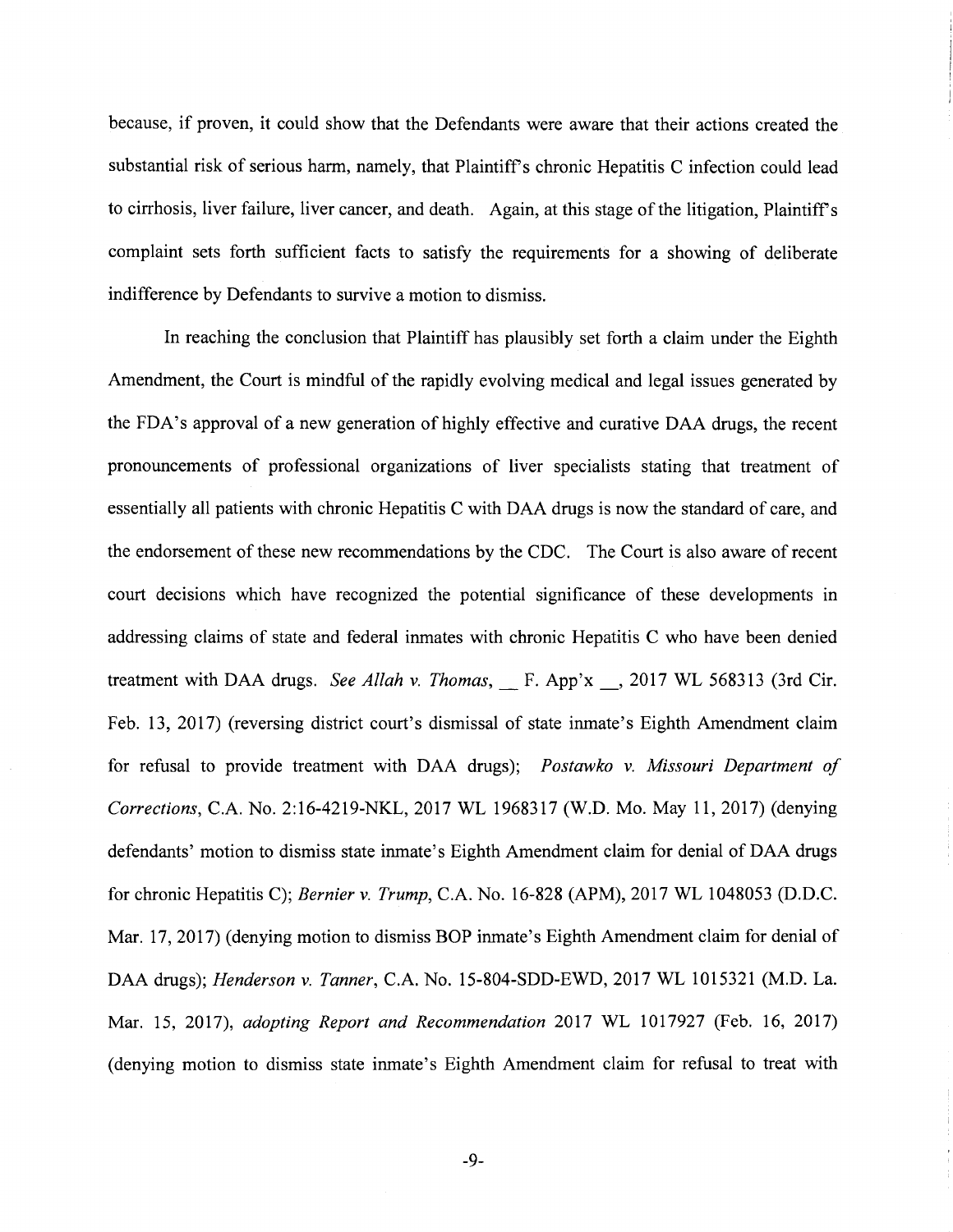DAA drugs); *Abu-Jamal v. Wetzel,* C.A. No. 3-16-2000, 2017 WL 34700 (M.D. Pa. Jan. 3, 2017) (granting preliminary injunctive relief to state prisoner with chronic Hepatitis C and directing prison officials to provide plaintiff DAA drug treatment).

# IV. **Claims against Defendants Canada and Negron**

The Court is informed that Defendant Lieutenant Canada, who was formerly Health Services Administrator at FCI Bennettsville, now works at the FCI in Talledega, Alabama. (Dkt. No. 31 at 3). The Court is further informed that Dr. Ivan Negron, who was formerly the Regional Medical Director for the BOP's Southeast Regional Office and reviewed requests for treatment with the new class of DAA drugs, is now retired. *(Id.).* Since the remaining claims provide only declaratory and prospective injunctive relief, Defendants Canada and Negron are no longer appropriate parties to this action and are hereby dismissed. The Court will, however, entertain a motion to add as parties the successors of these Defendants if they might play a potential role in the grant of injunctive relief.

## **V. Conclusion**

For the reasons set forth above, the Court grants Defendants' motion to dismiss as to Plaintiffs *Bivens* claims against Defendant Kane for lack of personal jurisdiction and against all other defendants on qualified immunity grounds.

The Court denies in part the motion to dismiss as to Plaintiff's claims for injunctive and declaratory relief. All claims against Lieutenant Canada and Dr. Ivan Negron for injunctive and declaratory relief are dismissed. Pursuant to Fed. R. Civ. P. 25(d), Attorney General Jefferson B. Sessions replaces Loretta Lynch as a party defendant. Plaintiff's claims for injunctive and declaratory relief against all remaining Defendants (Jefferson B. Sessions III; Thomas R. Kane;